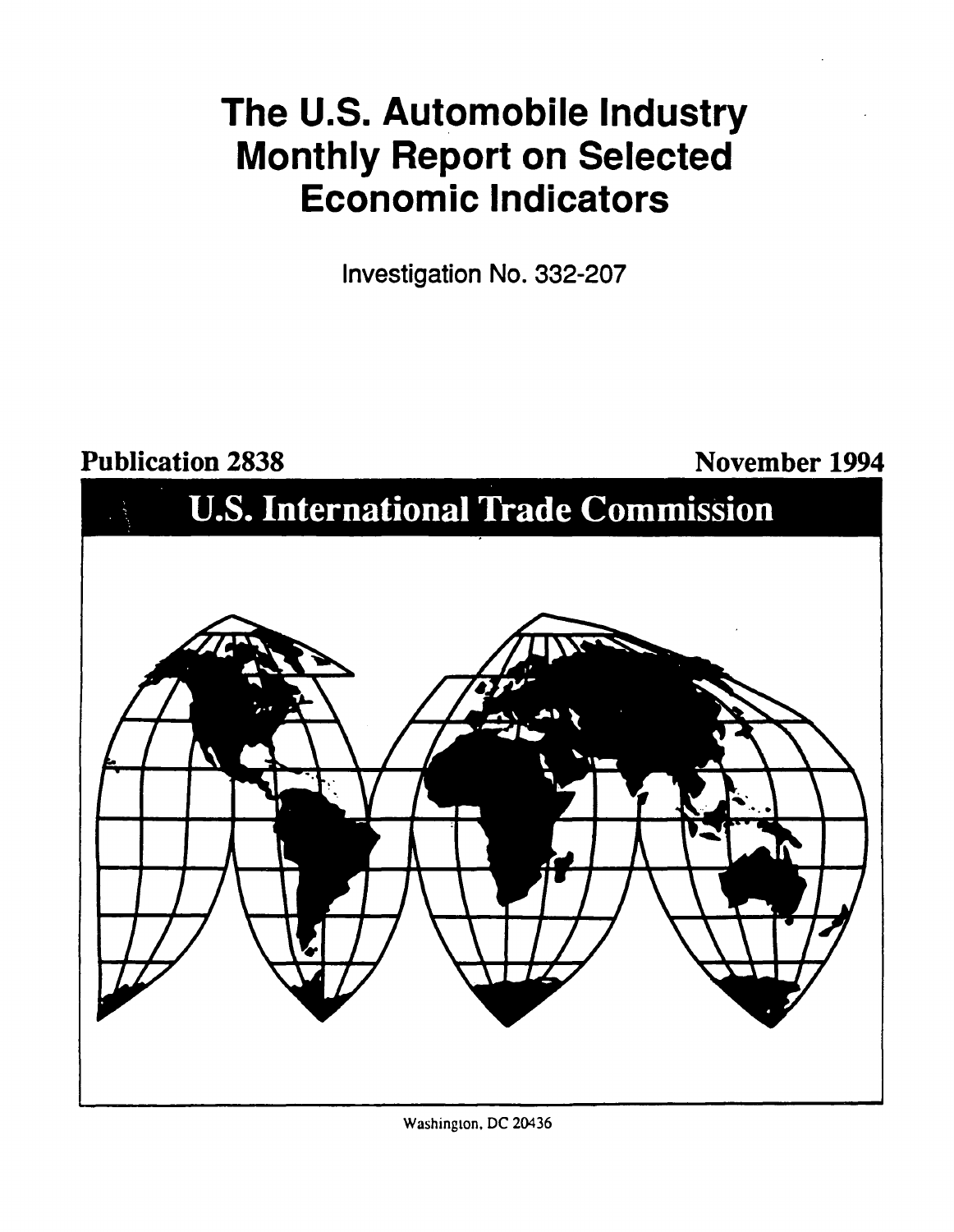# **U.S. International Trade Commission**

# COMMISSIONERS

Peter S. Watson, Chairman Janet A. Nuzum, Vice Chairman David B. Rohr Don E. Newquist Carol T. Crawford Lynn M. Bragg

> Robert A. Rogowsky Director of Operations

Vern Simpson Director of Industries

*This report was prepared principally* by

Michael Hagey

Machinery and Transportation Division

Address all communications to Secretary to the Commission United States International Trade Commission Washington, DC 20436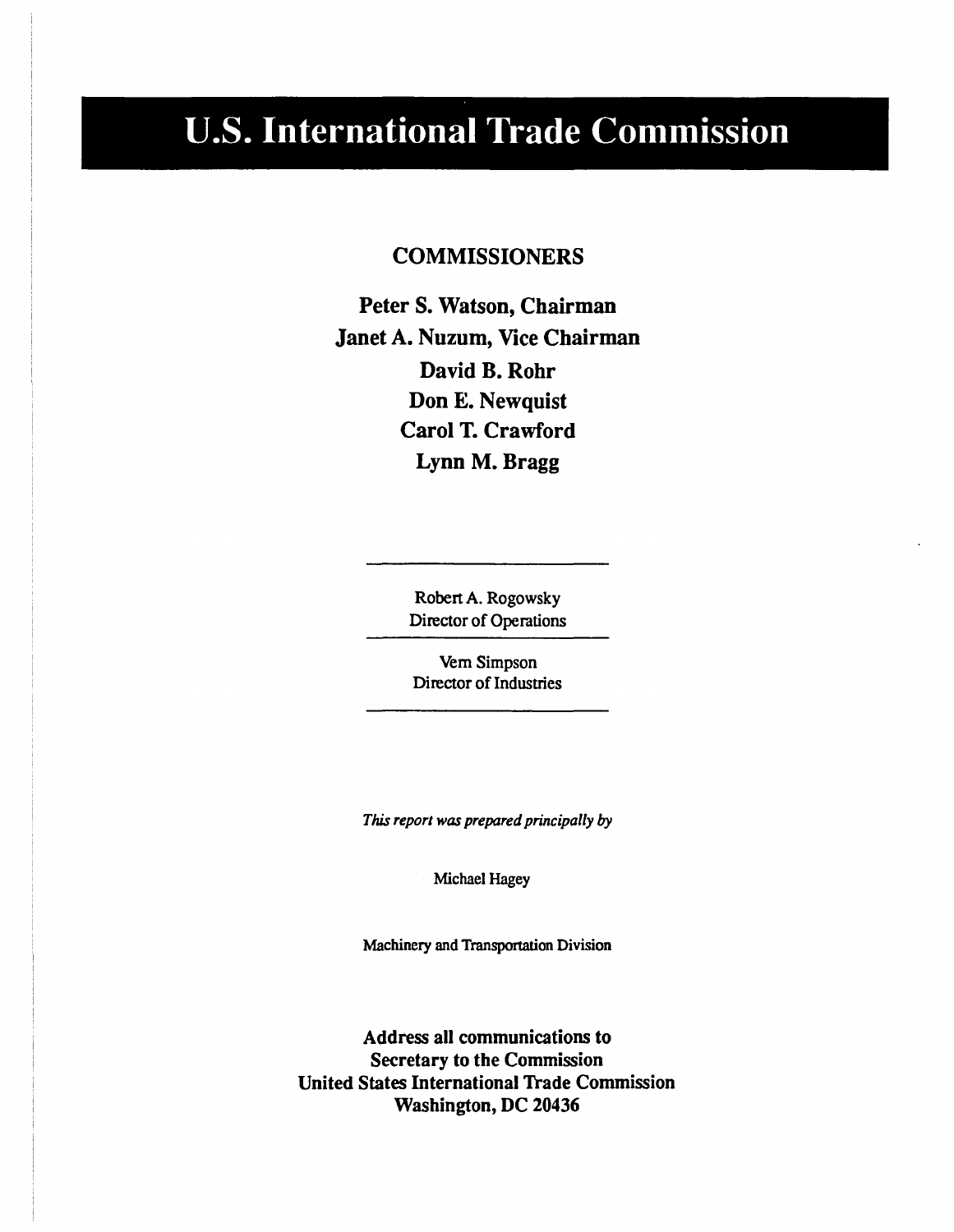# U.S. International Trade Commission

Washington, DC 20436

# The U.S. Automobile Industry Monthly Report on Selected Economic Indicators

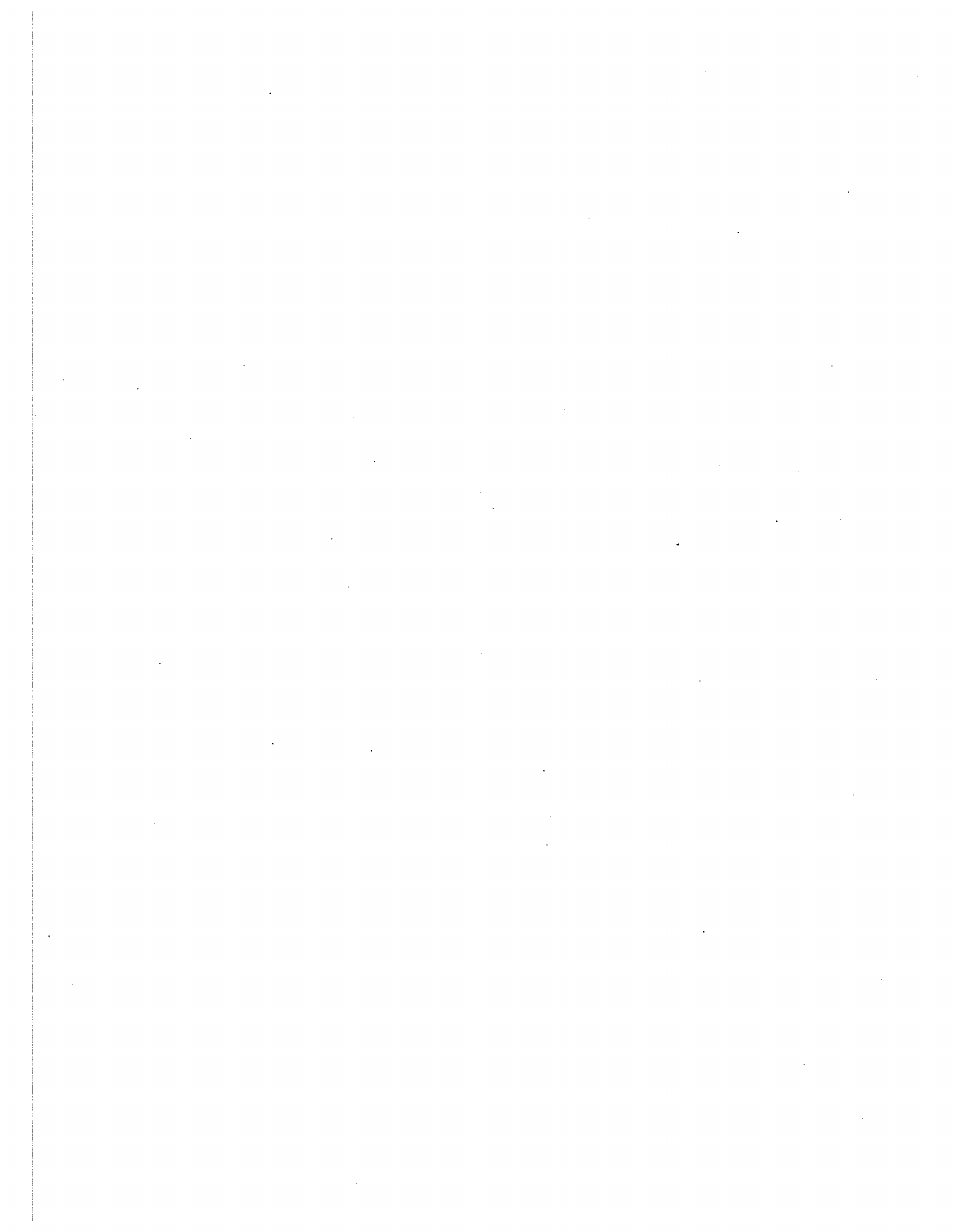### PREFACE

In November 1980, the U.S. International Trade Commission, under section 201 of the Trade Act of 1974, determined that certain motor vehicles and certain chassis and bodies therefor were not being imported into the United States in such increased quantities as to be a substantial cause of serious injury, or threat thereof, to the domestic industry producing articles like or directly competitive with the imported articles (inv. No. TA-201-44). In December 1980, the Subcommittee on Trade, Committee on Ways and Means of the U.S. House of Representatives, requested that the Commission provide it with monthly data on U.S. automobile imports, sales, production, and prices. In late December 1980, the Commission instituted inv. No. 332-121, U.S. Automobile Industry Monthly Report on Selected Economic Indicators. The request by the Subcommittee on Trade of the House Committee on Ways and Means for monthly data on the automobile industry was renewed four time between 1981-85, with the final request in 1985 (inv. No. 332-207) having no fixed date for .termination.

The report uses trade data compiled from official statistics of the U.S. Department of Commerce. Sales, production, and certain price data are derived from Automotive News. The U.S. Department of Labor provides employment and consumer and producer price data, while quarterly financial results for U.S. owned automakers are from various public sources.

i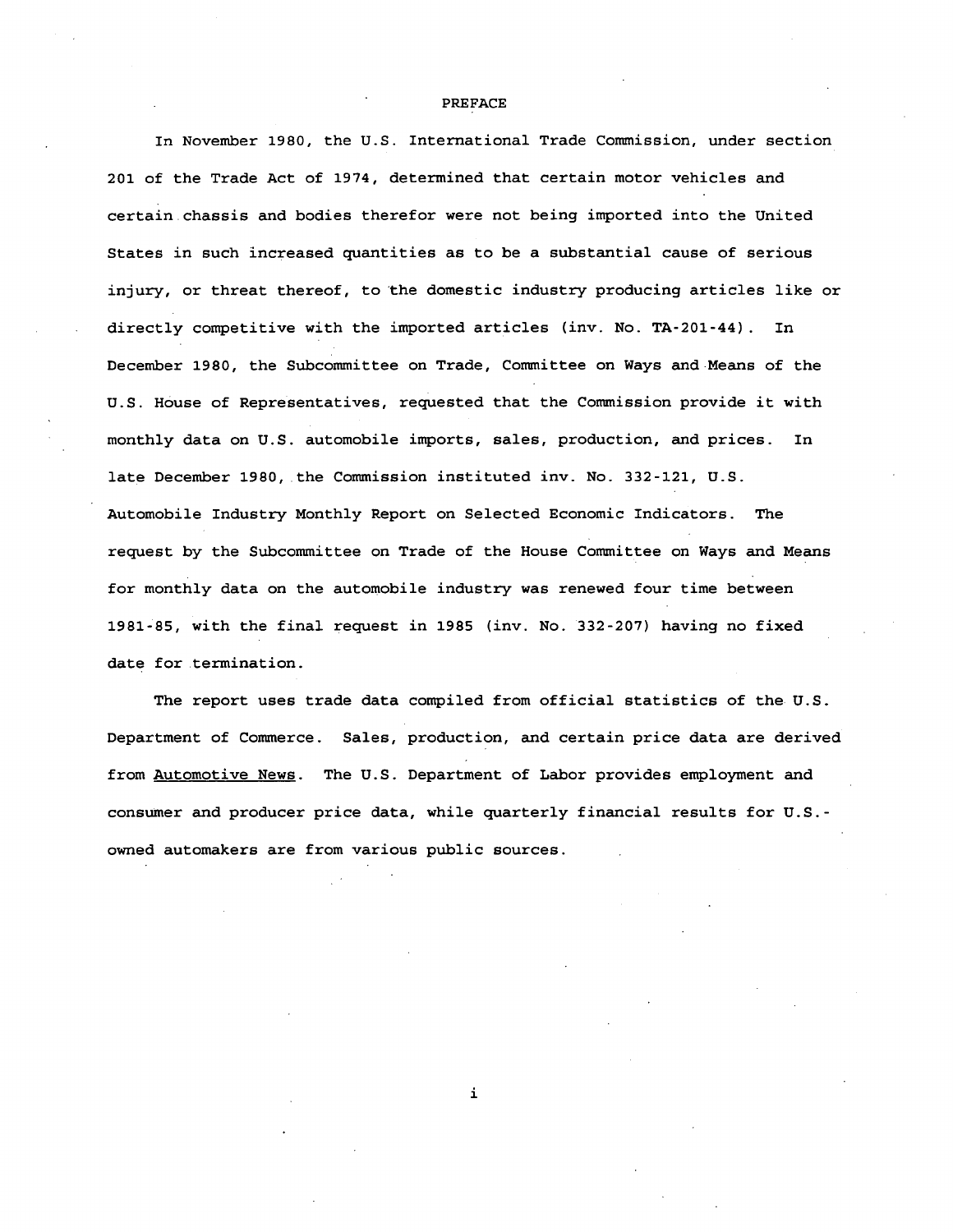$\label{eq:2.1} \mathcal{L}(\mathcal{L}(\mathcal{L})) = \mathcal{L}(\mathcal{L}(\mathcal{L})) = \mathcal{L}(\mathcal{L}(\mathcal{L})) = \mathcal{L}(\mathcal{L}(\mathcal{L}))$  $\mathcal{L}(\mathcal{L}(\mathcal{L}))$  and  $\mathcal{L}(\mathcal{L}(\mathcal{L}))$  . The contribution of  $\mathcal{L}(\mathcal{L})$  $\label{eq:2.1} \frac{1}{\sqrt{2}}\int_{\mathbb{R}^3}\frac{1}{\sqrt{2}}\left(\frac{1}{\sqrt{2}}\right)^2\frac{1}{\sqrt{2}}\left(\frac{1}{\sqrt{2}}\right)^2\frac{1}{\sqrt{2}}\left(\frac{1}{\sqrt{2}}\right)^2\frac{1}{\sqrt{2}}\left(\frac{1}{\sqrt{2}}\right)^2.$ 

 $\label{eq:2.1} \frac{1}{\sqrt{2}}\int_{\mathbb{R}^3}\frac{1}{\sqrt{2}}\left(\frac{1}{\sqrt{2}}\right)^2\frac{1}{\sqrt{2}}\left(\frac{1}{\sqrt{2}}\right)^2\frac{1}{\sqrt{2}}\left(\frac{1}{\sqrt{2}}\right)^2\frac{1}{\sqrt{2}}\left(\frac{1}{\sqrt{2}}\right)^2\frac{1}{\sqrt{2}}\left(\frac{1}{\sqrt{2}}\right)^2\frac{1}{\sqrt{2}}\frac{1}{\sqrt{2}}\frac{1}{\sqrt{2}}\frac{1}{\sqrt{2}}\frac{1}{\sqrt{2}}\frac{1}{\sqrt{2}}$ 

 $\label{eq:2.1} \frac{1}{\sqrt{2}}\int_{\mathbb{R}^3}\frac{1}{\sqrt{2}}\left(\frac{1}{\sqrt{2}}\right)^2\frac{1}{\sqrt{2}}\left(\frac{1}{\sqrt{2}}\right)^2\frac{1}{\sqrt{2}}\left(\frac{1}{\sqrt{2}}\right)^2\frac{1}{\sqrt{2}}\left(\frac{1}{\sqrt{2}}\right)^2\frac{1}{\sqrt{2}}\left(\frac{1}{\sqrt{2}}\right)^2\frac{1}{\sqrt{2}}\frac{1}{\sqrt{2}}\frac{1}{\sqrt{2}}\frac{1}{\sqrt{2}}\frac{1}{\sqrt{2}}\frac{1}{\sqrt{2}}$  $\label{eq:2.1} \frac{1}{\sqrt{2}}\int_{\mathbb{R}^3} \frac{1}{\sqrt{2}}\left(\frac{1}{\sqrt{2}}\right)^2\left(\frac{1}{\sqrt{2}}\right)^2\left(\frac{1}{\sqrt{2}}\right)^2\left(\frac{1}{\sqrt{2}}\right)^2\left(\frac{1}{\sqrt{2}}\right)^2\left(\frac{1}{\sqrt{2}}\right)^2.$  $\label{eq:2.1} \frac{1}{\sqrt{2}}\int_{0}^{\infty}\frac{1}{\sqrt{2}}\left(\frac{1}{\sqrt{2}}\right)^{2}d\mu\int_{0}^{\infty}\frac{1}{\sqrt{2}}\left(\frac{1}{\sqrt{2}}\right)^{2}d\mu\int_{0}^{\infty}\frac{1}{\sqrt{2}}\left(\frac{1}{\sqrt{2}}\right)^{2}d\mu\int_{0}^{\infty}\frac{1}{\sqrt{2}}\left(\frac{1}{\sqrt{2}}\right)^{2}d\mu\int_{0}^{\infty}\frac{1}{\sqrt{2}}\left(\frac{1}{\sqrt{2}}\right)^{2}d\mu\$ 

 $\label{eq:2.1} \frac{1}{\sqrt{2}}\int_{0}^{\infty}\frac{1}{\sqrt{2\pi}}\left(\frac{1}{\sqrt{2\pi}}\right)^{2}d\mu\left(\frac{1}{\sqrt{2\pi}}\right)\frac{d\mu}{d\mu}d\mu\left(\frac{1}{\sqrt{2\pi}}\right).$  $\label{eq:2.1} \frac{1}{\sqrt{2}}\int_{\mathbb{R}^3}\frac{1}{\sqrt{2}}\left(\frac{1}{\sqrt{2}}\right)^2\frac{1}{\sqrt{2}}\left(\frac{1}{\sqrt{2}}\right)^2\frac{1}{\sqrt{2}}\left(\frac{1}{\sqrt{2}}\right)^2.$  $\label{eq:2.1} \frac{1}{2} \sum_{i=1}^n \frac{1}{2} \sum_{j=1}^n \frac{1}{2} \sum_{j=1}^n \frac{1}{2} \sum_{j=1}^n \frac{1}{2} \sum_{j=1}^n \frac{1}{2} \sum_{j=1}^n \frac{1}{2} \sum_{j=1}^n \frac{1}{2} \sum_{j=1}^n \frac{1}{2} \sum_{j=1}^n \frac{1}{2} \sum_{j=1}^n \frac{1}{2} \sum_{j=1}^n \frac{1}{2} \sum_{j=1}^n \frac{1}{2} \sum_{j=1}^n \frac{$ 

 $\label{eq:2.1} \mathcal{L}(\mathcal{L}^{\text{max}}_{\mathcal{L}}(\mathcal{L}^{\text{max}}_{\mathcal{L}})) \leq \mathcal{L}(\mathcal{L}^{\text{max}}_{\mathcal{L}}(\mathcal{L}^{\text{max}}_{\mathcal{L}}))$ 

 $\label{eq:2.1} \frac{1}{\sqrt{2\pi}}\int_{\mathbb{R}^3}\frac{1}{\sqrt{2\pi}}\left(\frac{1}{\sqrt{2\pi}}\right)^2\frac{1}{\sqrt{2\pi}}\int_{\mathbb{R}^3}\frac{1}{\sqrt{2\pi}}\frac{1}{\sqrt{2\pi}}\frac{1}{\sqrt{2\pi}}\frac{1}{\sqrt{2\pi}}\frac{1}{\sqrt{2\pi}}\frac{1}{\sqrt{2\pi}}\frac{1}{\sqrt{2\pi}}\frac{1}{\sqrt{2\pi}}\frac{1}{\sqrt{2\pi}}\frac{1}{\sqrt{2\pi}}\frac{1}{\sqrt{2\pi}}\frac{$  $\mathcal{L}^{\mathcal{L}}$  and  $\mathcal{L}^{\mathcal{L}}$  and  $\mathcal{L}^{\mathcal{L}}$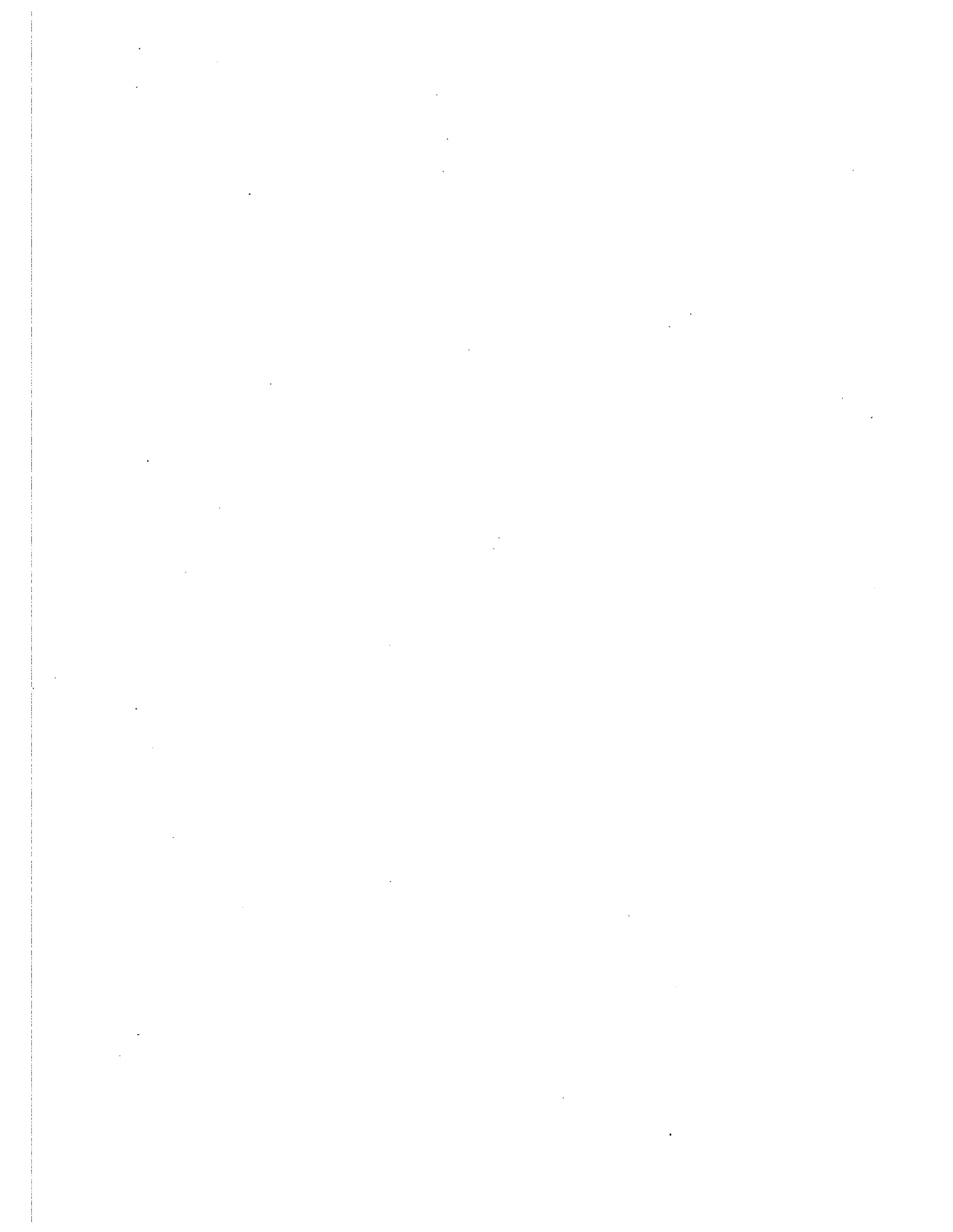# C 0 N T E N T S

# Page

# Tables

| 1.             | New passenger automobiles: U.S. retail sales of domestic<br>production, production, inventory, days' supply, and                |    |
|----------------|---------------------------------------------------------------------------------------------------------------------------------|----|
| 2 <sub>1</sub> | employment, by specified periods, November 1992-October 1994 1<br>New passenger automobiles: U.S. imports, by principal sources |    |
|                |                                                                                                                                 |    |
| 3 <sub>1</sub> | Lightweight automobile trucks and bodies and cab/chassis for                                                                    |    |
|                | lightweight automobile trucks: U.S. imports, by principal                                                                       |    |
|                | sources and by specified periods, October 1992-September 1994 3                                                                 |    |
| 4.             | New passenger automobiles: U.S. exports of domestic                                                                             |    |
|                | merchandise, by principal markets and by specified periods,                                                                     |    |
|                |                                                                                                                                 | 4  |
| 5.             | Lightweight automobile trucks and bodies and cab/chassis for                                                                    |    |
|                | lightweight automobile trucks: U.S. exports of domestic                                                                         |    |
|                | merchandise, by principal markets and by specified periods,                                                                     |    |
|                |                                                                                                                                 | 5  |
| 6.             | New passenger automobiles: Sales of domestic and imported                                                                       |    |
|                | passenger automobiles and sales of imported passenger                                                                           |    |
|                | automobiles as a percent of total U.S. sales, by specified                                                                      |    |
|                |                                                                                                                                 | -6 |
| 7.             | New passenger automobiles: Price indexes, by specified periods,                                                                 |    |
|                |                                                                                                                                 | -6 |
| 8.             | New passenger automobiles: Retail price changes in the U.S.                                                                     |    |
|                |                                                                                                                                 | 7  |
| 9.             | Manufacturers' suggested retail prices of selected U.S. and                                                                     |    |
|                | Japanese automobiles, April 1981-November 1994 8                                                                                |    |
|                |                                                                                                                                 |    |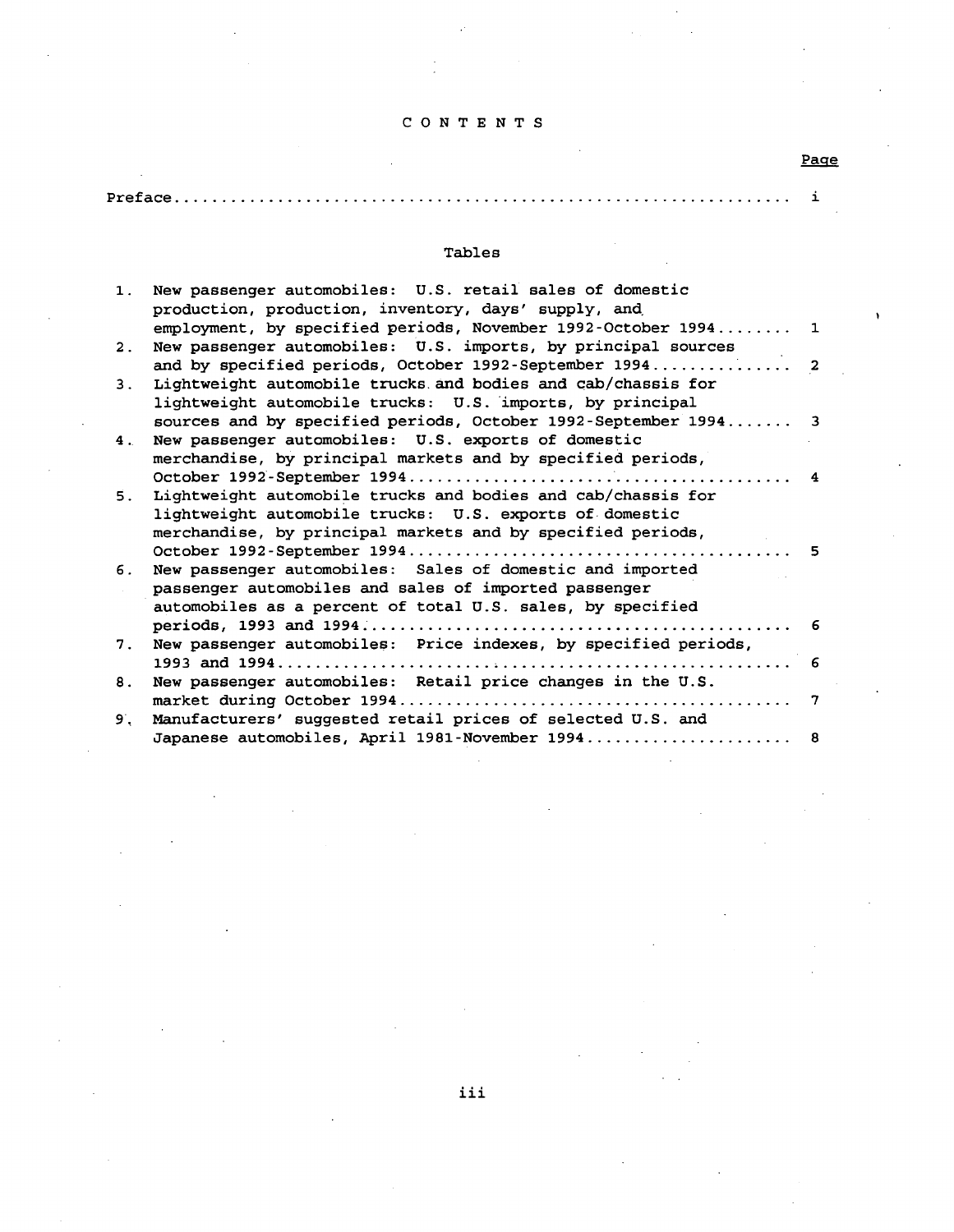$\label{eq:2.1} \frac{1}{\sqrt{2}}\int_{0}^{\infty}\frac{1}{\sqrt{2\pi}}\left(\frac{1}{\sqrt{2\pi}}\right)^{2}d\mu\left(\frac{1}{\sqrt{2\pi}}\right) \frac{d\mu}{\sqrt{2\pi}}\,.$ 

 $\label{eq:2.1} \frac{1}{\sqrt{2}}\sum_{i=1}^n\frac{1}{\sqrt{2}}\sum_{i=1}^n\frac{1}{\sqrt{2}}\sum_{i=1}^n\frac{1}{\sqrt{2}}\sum_{i=1}^n\frac{1}{\sqrt{2}}\sum_{i=1}^n\frac{1}{\sqrt{2}}\sum_{i=1}^n\frac{1}{\sqrt{2}}\sum_{i=1}^n\frac{1}{\sqrt{2}}\sum_{i=1}^n\frac{1}{\sqrt{2}}\sum_{i=1}^n\frac{1}{\sqrt{2}}\sum_{i=1}^n\frac{1}{\sqrt{2}}\sum_{i=1}^n\frac$ 

 $\label{eq:2.1} \mathcal{L}(\mathcal{L}^{\text{max}}_{\mathcal{L}}(\mathcal{L}^{\text{max}}_{\mathcal{L}})) \leq \mathcal{L}(\mathcal{L}^{\text{max}}_{\mathcal{L}}(\mathcal{L}^{\text{max}}_{\mathcal{L}}))$ 

 $\label{eq:2.1} \frac{1}{\sqrt{2}}\int_{\mathbb{R}^3}\frac{1}{\sqrt{2}}\left(\frac{1}{\sqrt{2}}\right)^2\frac{1}{\sqrt{2}}\left(\frac{1}{\sqrt{2}}\right)^2\frac{1}{\sqrt{2}}\left(\frac{1}{\sqrt{2}}\right)^2\frac{1}{\sqrt{2}}\left(\frac{1}{\sqrt{2}}\right)^2.$ 

 $\label{eq:2.1} \frac{1}{2} \sum_{i=1}^n \frac{1}{2} \sum_{i=1}^n \frac{1}{2} \sum_{i=1}^n \frac{1}{2} \sum_{i=1}^n \frac{1}{2} \sum_{i=1}^n \frac{1}{2} \sum_{i=1}^n \frac{1}{2} \sum_{i=1}^n \frac{1}{2} \sum_{i=1}^n \frac{1}{2} \sum_{i=1}^n \frac{1}{2} \sum_{i=1}^n \frac{1}{2} \sum_{i=1}^n \frac{1}{2} \sum_{i=1}^n \frac{1}{2} \sum_{i=1}^n \frac{$ 

> $\label{eq:2.1} \frac{1}{\sqrt{2}}\left(\frac{1}{\sqrt{2}}\right)^{2} \left(\frac{1}{\sqrt{2}}\right)^{2} \left(\frac{1}{\sqrt{2}}\right)^{2} \left(\frac{1}{\sqrt{2}}\right)^{2} \left(\frac{1}{\sqrt{2}}\right)^{2} \left(\frac{1}{\sqrt{2}}\right)^{2} \left(\frac{1}{\sqrt{2}}\right)^{2} \left(\frac{1}{\sqrt{2}}\right)^{2} \left(\frac{1}{\sqrt{2}}\right)^{2} \left(\frac{1}{\sqrt{2}}\right)^{2} \left(\frac{1}{\sqrt{2}}\right)^{2} \left(\$

 $\label{eq:2.1} \frac{1}{\sqrt{2}}\int_{\mathbb{R}^3}\frac{1}{\sqrt{2}}\left(\frac{1}{\sqrt{2}}\right)^2\frac{1}{\sqrt{2}}\left(\frac{1}{\sqrt{2}}\right)^2\frac{1}{\sqrt{2}}\left(\frac{1}{\sqrt{2}}\right)^2\frac{1}{\sqrt{2}}\left(\frac{1}{\sqrt{2}}\right)^2\frac{1}{\sqrt{2}}\left(\frac{1}{\sqrt{2}}\right)^2\frac{1}{\sqrt{2}}\frac{1}{\sqrt{2}}\frac{1}{\sqrt{2}}\frac{1}{\sqrt{2}}\frac{1}{\sqrt{2}}\frac{1}{\sqrt{2}}$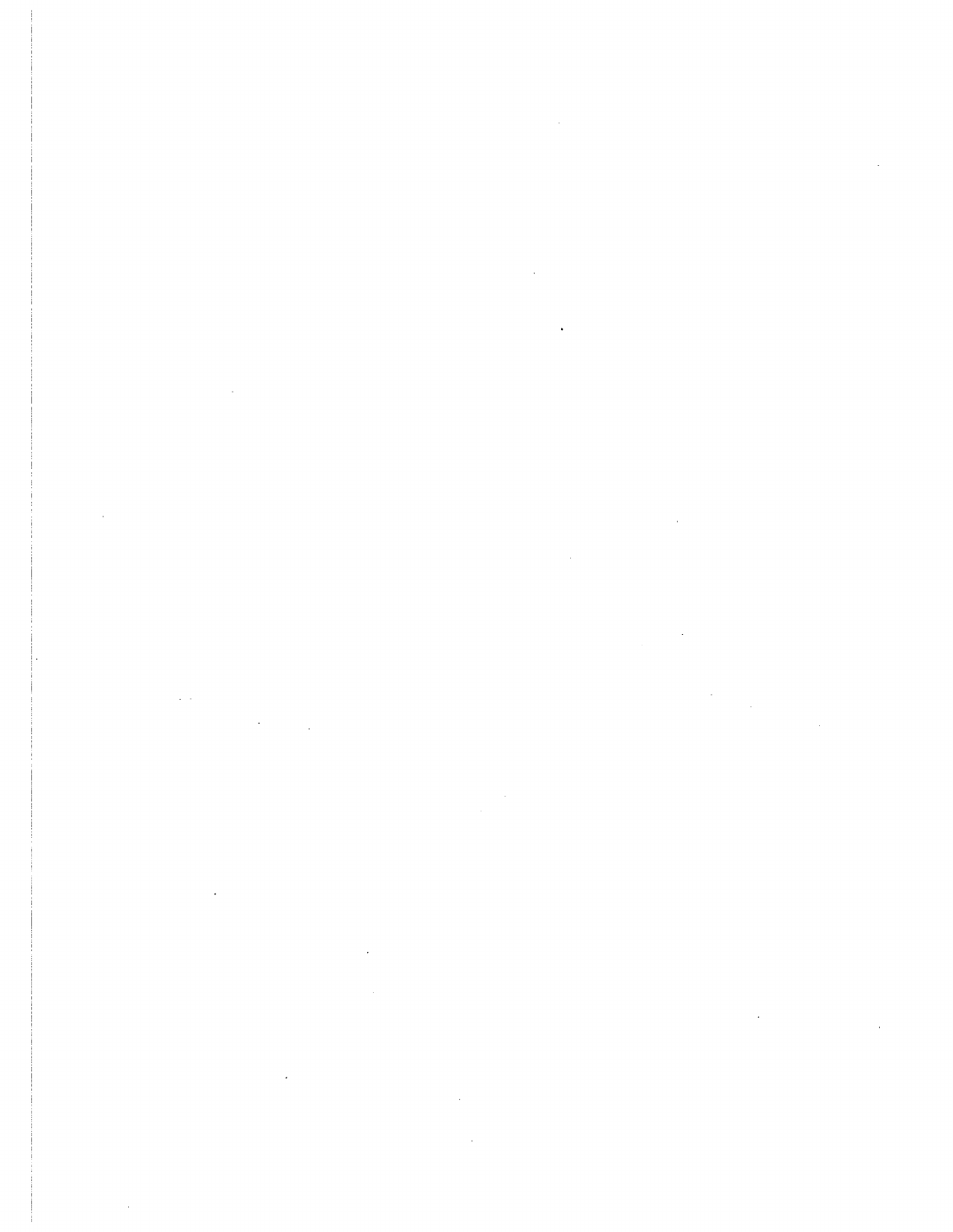New passenger automobiles: U.S. retail sales of domestic production, production, inventory, days' supply, and employment, by specified periods, November 1992- 0ctober 1994

|                         | 1993-94          |           |             | 1992-93   |            |
|-------------------------|------------------|-----------|-------------|-----------|------------|
|                         | Sept.            | Oct.      | Nov. 1993-  | Oct.      | Nov. 1992- |
| Item                    | 1994             | 1994      | Oct. 1994   | 1993      | Oct. 1993  |
| Retail sales of domes-  |                  |           |             |           |            |
| tic production          | 594              | 598       | 7,427       | 577       | 6,507      |
| Production              | - 561            | 593       | 6,920       | 545       | 5,850      |
| Inventory               | 1,208            | 1,307     | $^{\prime}$ | $1,232$ . |            |
| Days' $\text{supp1y}^2$ | 51               | 57        |             | 55        |            |
| Employment:             |                  |           |             |           |            |
| Total employees         | 886 <sup>4</sup> | $904^{5}$ | $^{(1)}$    | $826^{6}$ |            |
| Production workers      | 885 <sup>4</sup> | $701^{5}$ |             | $632^{6}$ |            |

Not applicable.<br><sup>2</sup> Days' supply is an average for each class size which is determined by the previous month's retail sales.

<sup>3</sup> Employment data are for SIC 371 (motor vehicles and motor vehicle equipment).<br><sup>4</sup> Data are for August 1994, revised.

5 Data are for September 1994.

6 Data are for September 1993 ..

Source: Production, retail sales, days' supply, and inventory, Automotive News; and employment, U.S. Department of Labor.

1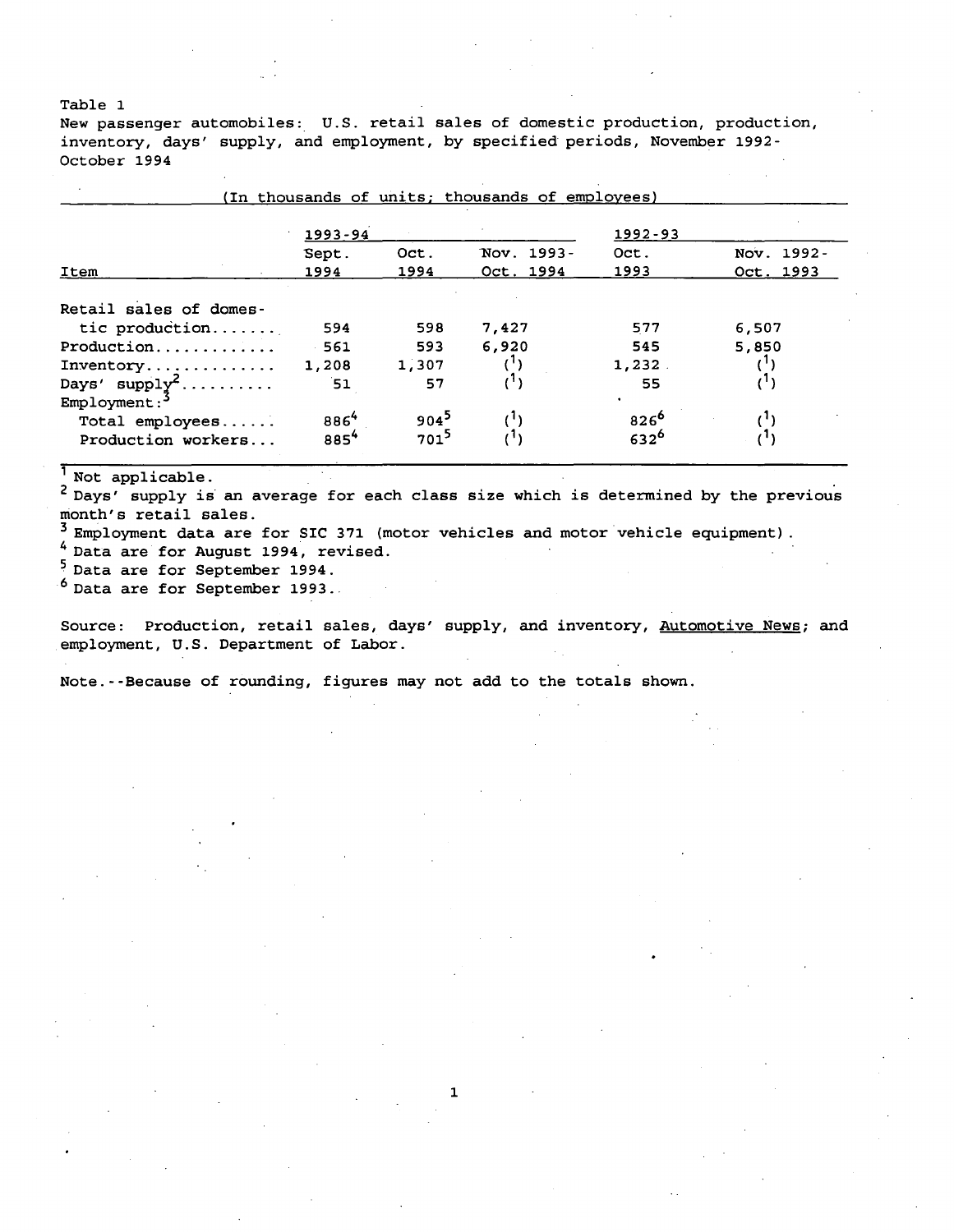New passenger automobiles: U.S. imports, by principal sources and by specified periods, October 1992-September 1994<sup>1</sup>

|                                        | <u> 1993-94</u> |                |                       | 1992-93      |            |  |  |
|----------------------------------------|-----------------|----------------|-----------------------|--------------|------------|--|--|
|                                        | Aug.            | Sept.          | Oct. 1993-            | Sept.        | Oct. 1992- |  |  |
| Source                                 | <u> 1994 </u>   | 1994           | Sept. 1994            | 1993         | Sept. 1993 |  |  |
|                                        |                 |                |                       |              |            |  |  |
|                                        |                 |                | Quantity (units)      |              |            |  |  |
| Japan                                  | 154,724         | 106,627        | 1,595,347             | 125,117      | 1,643,377  |  |  |
| Canada.                                | 132,929         | 156,639        | 1,501,467             | 143,395      | 1,381,848  |  |  |
| Germany                                | 12,994          | 9,113          | 177,785               | 10,855       | 202,612    |  |  |
| Korea, South                           | 13,736          | 14,754         | 202,067               | 9,592        | 133,584    |  |  |
| Sweden                                 | 2,191           | 4,998          | 55,110                | 4,136        | 64,772     |  |  |
| $Mexico$                               | 28,025          | 30,040         | 337,723               | 32,475       | 256,989    |  |  |
| United Kingdom                         | 996'            | 3,120          | 25,198                | 1,215        | 16,866     |  |  |
| Italy                                  | 27              | 35             | 729                   | 31           | 1,484      |  |  |
| $France \ldots \ldots \ldots$          | $\mathbf{z}$    | 5              | 61                    | 1            | 24         |  |  |
| $\texttt{Brazil} \ldots \ldots \ldots$ | $\mathbf{1}$    | $\Omega$       | 18                    | $\mathbf{1}$ | 7,966      |  |  |
| All other                              | 4,144           | 3,403          | 55,001                | 2,521        | 43,993     |  |  |
| $Total$                                | 349,769         | <u>328,734</u> | 3,950,506             | 329,340      | 3,753,521  |  |  |
|                                        |                 |                |                       |              |            |  |  |
|                                        |                 |                | Value (1,000 dollars) |              |            |  |  |
| Japan                                  | 2,340,270       | 1,609,009      | 23,997,586            | 1,765,224    | 21,547,598 |  |  |
| Canada                                 | 1,869,098       | 2,292,623      | 20,532,513            | 1,789,775    | 17,059,428 |  |  |
| Germany                                | 413,022         | 301,871        | 5, 441, 147           | 331,472      | 5,882,621  |  |  |
| Korea, South                           | 90,694          | 102,911        | 1,319,055             | 56,421       | 767,720    |  |  |
| $S$ weden                              | 48,846          | 100,715        | 1,038,496             | 83,690       | 1,272,537  |  |  |
| Mexico                                 | 296,057         | 324,274        | 3,573,650             | 340,141      | 2,608,818  |  |  |
| United Kingdom                         | 32,357          | 123,868        | 930,343               | 46,700       | 628,119    |  |  |
| Italy                                  | 3,543           | 4,492          | 60,281                | 3,215        | 58,105     |  |  |
| $France \dots \dots \dots$             | 87              | 63             | 1,110                 | 4            | 420        |  |  |
| $\texttt{Brazil}$                      | 21              | 0              | 318                   | 12           | 56,669     |  |  |
| All other                              | 65,990          | 72,799         | 1,073,448             | 54.334       | 743,428    |  |  |
| Total                                  | 5,159,984       | 4,932,624      | 57,967,947            | 4,470,997    | 50,625,512 |  |  |

Data include imports into Puerto Rico; data do not include automobiles assembled in U.S. foreign trade zones.

Source: Compiled from official statistics of the U.S. Department of Commerce.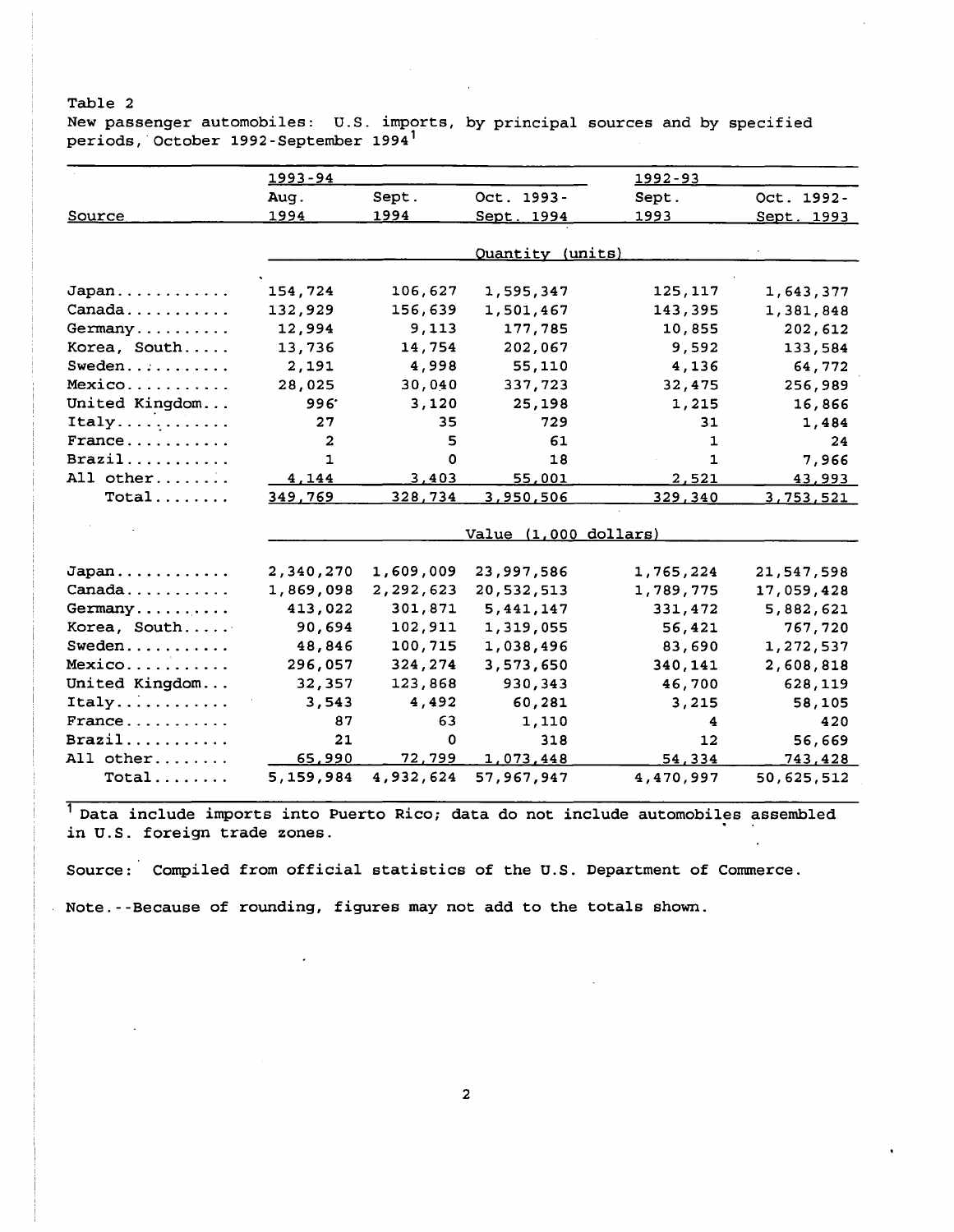### Table 3·

Lightweight automobile trucks<sup>1</sup> and bodies and cab/chassis for lightweight automobile trucks: U.S. imports, by principal sources and by specified periods, October 1992-September 1994<sup>2</sup>

|                       | 1993-94               |         | $1992 - 93$                   |         |                   |  |  |  |
|-----------------------|-----------------------|---------|-------------------------------|---------|-------------------|--|--|--|
|                       | Aug.                  | Sept.   | Oct. 1993-                    | Sept.   | Oct. 1992-        |  |  |  |
| Source                | 1994                  | 1994    | Sept. 1994                    | 1993    | <u>Sept. 1993</u> |  |  |  |
|                       |                       |         | Ouantity (units) <sup>3</sup> |         |                   |  |  |  |
| Japan                 | 16,115                | 9,489   | 125,088                       | 6,425   | 140,502           |  |  |  |
| Canada.               | 37,374                | 35,625  | 439,742                       | 42,700  | 489,231           |  |  |  |
| Mexico                | 3,070                 | 3,039   | 37,347                        | 2,502   | 31,804            |  |  |  |
| All other             | 128                   | 24      | 3,374                         | 113     | 820               |  |  |  |
| $Total \ldots \ldots$ | 56,687                | 48,177  | 605,551                       | 51,740  | 662,357           |  |  |  |
|                       | Value (1,000 dollars) |         |                               |         |                   |  |  |  |
| Japan                 | 132,183               | 81,839  | 1,026,969                     | 53,074  | 1,143,549         |  |  |  |
| Canada                | 528,500               | 459,894 | 6,111,462                     | 584,600 | 6,573,506         |  |  |  |
| Mexico                | 54,373                | 59,300  | 563,635                       | 35,979  | 581,622           |  |  |  |
| All other             | 5,392                 | 3,800   | 105,188                       | 6,489   | 50,974            |  |  |  |
| $Total$               | 720,448               | 640,832 | 7,807,254                     | 680,143 | 8,349,054         |  |  |  |

Defined as not over 10,000 pounds gvw.<br><sup>2</sup> Partially estimated, all data include imports into Puerto Rico.

3 Quantity data include complete trucks and cab/chassis, but exclude bodies.

Source: Compiled from official statistics of the U.S. Department of Commerce, except as noted.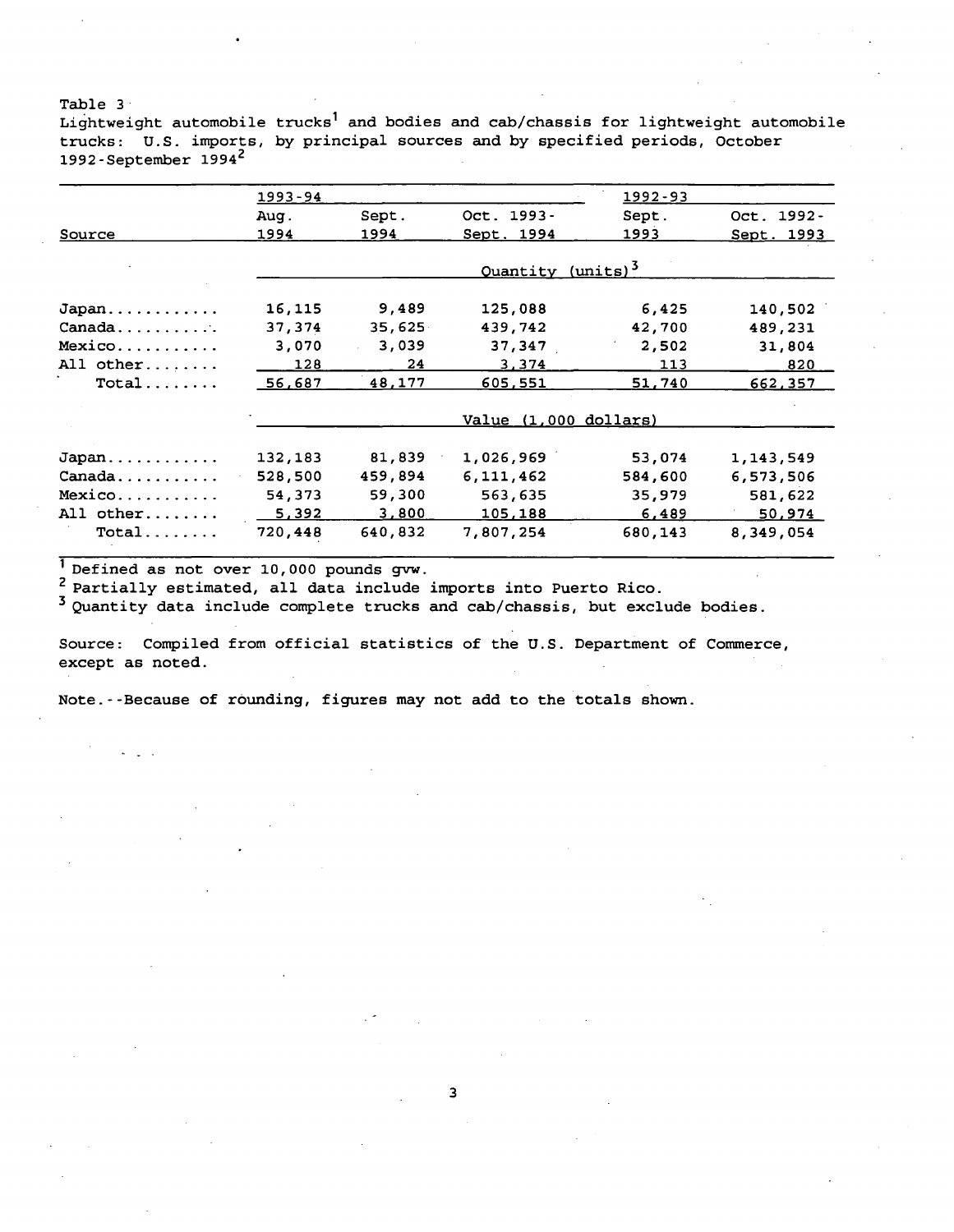New passenger automobiles: U.S. exports of domestic merchandise, by principal markets and by specified periods, October 1992-September 1994

|           | 1993-94 |           |            | 1992-93               |            |  |
|-----------|---------|-----------|------------|-----------------------|------------|--|
|           | Aug.    | Sept.     | Oct. 1993- | Sept.                 | Oct. 1992- |  |
| Market    | 1994    | 1994      | Sept. 1994 | 1993                  | Sept. 1993 |  |
|           |         |           | Ouantity   | (units)               |            |  |
| Canada.   | 35,520  | 44,860    | 572,801    | 34,696                | 468,711    |  |
| Japan     | 8,844   | 10,715    | 88,332     | 1,550                 | 53,674     |  |
| All other | 24,471  | 26,736    | 353,965    | 16,984                | 343,104    |  |
| $Total$   | 68,835  | 82,311    | 1,015,103  | 53,586                | 807,834    |  |
|           |         |           |            | Value (1,000 dollars) |            |  |
| Canada    | 482,211 | 628,683   | 7,647,884  | 474,397               | 6,183,709  |  |
| Japan     | 148,880 | 182,306   | 1,525,986  | 29,158                | 916,337    |  |
| All other | 332,096 | 392,755   | 5,335,080  | 250,026               | 5,321,627  |  |
| $Total$   | 963,187 | 1,203,743 | 14,529,026 | 759,745               | 12,505,416 |  |

Source: Compiled from official statistics of the U.S. Department of Commerce.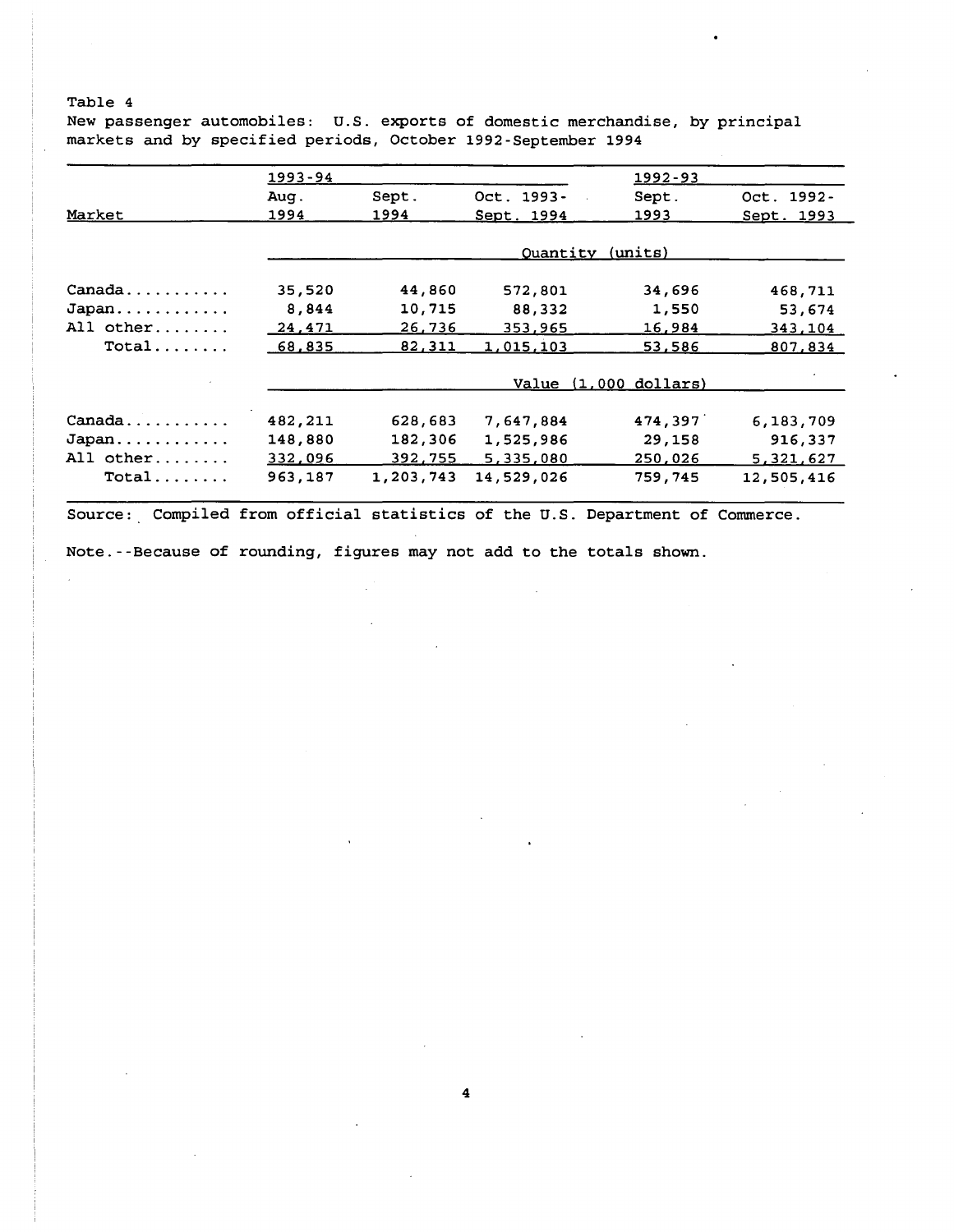Lightweight automobile trucks<sup>1</sup> and bodies and cab/chassis for lightweight automobile trucks: U.S. exports of domestic merchandise, by principal markets and by specified periods, October 1992-September 1994<sup>2</sup>

|                | 1993-94                    |         | 1992-93                       |         |            |  |  |  |
|----------------|----------------------------|---------|-------------------------------|---------|------------|--|--|--|
|                | Aug.                       | Sept.   | Oct. 1993-                    | Sept.   | Oct. 1992- |  |  |  |
| Market         | 1994                       | 1994    | Sept. 1994                    | 1993    | Sept. 1993 |  |  |  |
|                |                            |         | Quantity (units) <sup>3</sup> |         |            |  |  |  |
| Canada.        | 13,509                     | 12,312  | 167,368                       | 9,710   | 109,677    |  |  |  |
| All other      | 2,995                      | 2,170   | 38,302                        | 1,505   | 34,782     |  |  |  |
| $Total$        | 16,504                     | 14,481  | 205,725                       | 11,215  | 144,537    |  |  |  |
|                | $(1,000$ dollars)<br>Value |         |                               |         |            |  |  |  |
| Canada         | 117,329                    | 162,040 | 2,170,426                     | 116,105 | 1,322,098  |  |  |  |
| All other      | 51,563                     | 34,076  | 744,448                       | 16,879  | 527,500    |  |  |  |
| $Total \ldots$ | 228,892                    | 196.116 | 2,915,834                     | 132,984 | 1,851,071  |  |  |  |

The fined as not over 10,000 pounds gvw.<br>
<sup>2</sup> Partially estimated.

3 Quantity data include complete trucks and cab/chassis, but exclude bodies.

Source: Compiled from official statistics of the U.S. Department of Commerce, except as noted.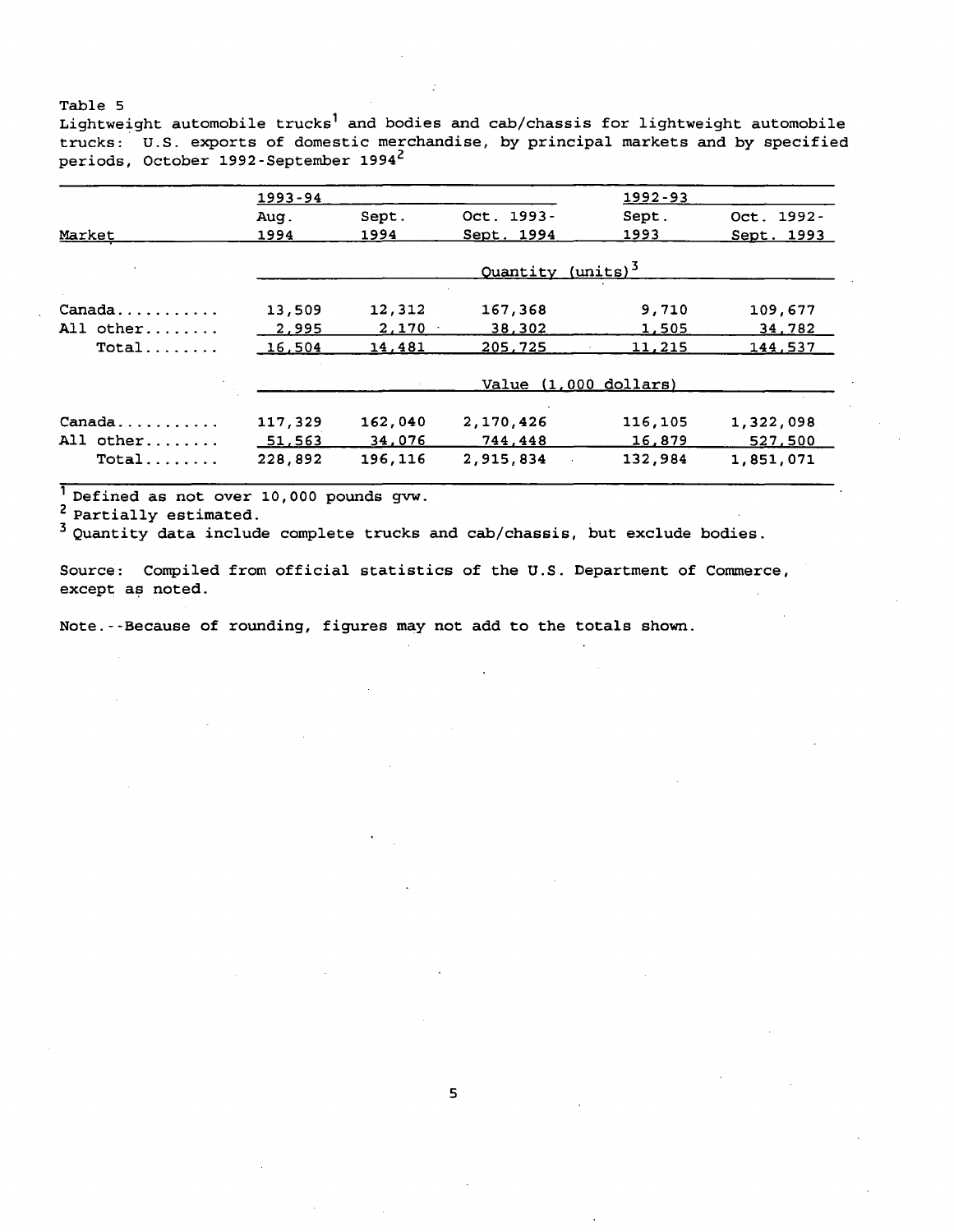New passenger automobiles: Sales of domestic and imported passenger automobiles and sales of imported passenger automobiles as a percent of total U.S. sales, by specified periods, 1993 and 1994

|                                     | Sales of-                |         |                          |           |                      |           |                      | Ratio of import |
|-------------------------------------|--------------------------|---------|--------------------------|-----------|----------------------|-----------|----------------------|-----------------|
|                                     | Domestic                 |         | Imported                 |           | Total U.S.           |           |                      | sales to total  |
|                                     | automobiles <sup>1</sup> |         | automobiles <sup>2</sup> |           | sales <sup>1,2</sup> |           | sales <sup>1,2</sup> |                 |
| Period                              | <u> 1994 </u>            | 1993    | 1994                     | 1993      | <u> 1994 - </u>      | 1993      | 1994                 | 1993            |
|                                     |                          |         | Quantity (units)         |           |                      |           | --Percent--          |                 |
| January                             | 480,435                  | 430,255 | 125,876                  | 129,802   | 606,311              | 560,057   | 20.1                 | 23.2            |
| February                            | 563,715                  | 462,409 | 135,894                  | 131,088   | 698,809              | 593,489   | 19.4                 | 22.1            |
| Jan.-Feb 1,048,076                  |                          | 893,931 | 257,044                  | 268,879   | 1,305,120            | 1,154,810 | 19.7                 | 23.3            |
| $March \dots \dots$                 | 695,170                  | 576,959 | 181,198                  | 158,219   | 876,368              | 735,178   | 20.7                 | 21.5            |
| Jan. - Mar 1, 743, 246 1, 470, 890  |                          |         | 438,242                  | 427,098   | 2,181,488            | 1,889,988 | 20.1                 | 22.6            |
| April                               | 632,262                  | 601,953 | 153,627                  | 166,827   | 785,889              | 768,780   | 19.5                 | 21.7            |
| Jan. - Apr 2, 375, 508 2, 072, 843  |                          |         | 591,869                  | 539,925   | 2,967,377            | 2,658,768 | 19.9                 | 20.3            |
| May.                                | 655,359                  | 633,490 | 159,224                  | 177,004   | 814,583              | 810,494   | 19.5                 | 21.8            |
| Jan. - May 3, 030, 878 2, 700, 058  |                          |         | 750,972                  | 762,815   | 3,781,850            | 3,462,873 | 19.9                 | 22.0            |
| $June \dots \dots$                  | 694,783                  | 665,558 | 176,705                  | 170,068   | 871,488              | 835,626   | 20.3                 | 20.4            |
| Jan. - June 3, 725, 661 3, 373, 672 |                          |         | 927,677                  | 932,873   | 4,653,338            | 4,306,545 | 19.9                 | 21.7            |
| July.                               | 557,344                  | 593,261 | 155,963                  | 170,419   | 713,307              | 763,680   | 21.9                 | 22.3            |
| Jan.-July 4, 283, 005 3, 966, 679   |                          |         | 1,083,640                | 1,103,294 | 5,366,645            | 5,069,973 | 20.2                 | 21.8            |
| August                              | 596,788                  | 532,060 | 185,679                  | 164,980   | 782,467              | 697,040   | 23.7                 | 23.7            |
| Jan.-Aug 4,879,793 4,498,668        |                          |         | 1,269,175                | 1,269,068 | 6,148,968            | 5,767,736 | 20.6                 | 22.0            |
| September                           | 594,055                  | 548,421 | 147,736                  | 155,693   | 741,791              | 704,114   | 19.9                 | 22.1            |
| Jan.-Sept 5, 473, 922 5, 047, 959   |                          |         | 1,416,886                | 1,424,761 | 6,890,808            | 6,472,720 | 20.6                 | 22.0            |
| October                             | 597,807                  | 576,891 | 140,258                  | 140,645   | 738,065              | 717,536   | 19.0                 | 19.6            |
| Jan.-Oct 6,071,730 5,624,800        |                          |         | 1,557,062                | 1,564,536 | 7,628,792            | 7,189,336 | 20.4                 | 21.8            |

1 Domestic automobile sales include U.S.-, Canadian- and Mexican-built automobiles solq in the United States.

2 Does not include automobiles imported from Canada and Mexico.

### Source: Automotive News.

Table 7 New passenger automobiles: Price indexes, by specified periods, 1993 and 1994 <sup>1</sup>

|                                      | 1994  |       |         | $1993 - 94$ |       |         |  |  |
|--------------------------------------|-------|-------|---------|-------------|-------|---------|--|--|
|                                      | Sept. | Oct.  | Percent | Oct.        | Oct.  | Percent |  |  |
| <u>Item</u>                          | 1994  | 1994  | change  | 1993        | 1994  | change  |  |  |
| Consumer Price<br>Index:             |       |       |         |             |       |         |  |  |
| Unadjusted<br>Seasonally             | 135.7 | 136.6 | $+0.7$  | 131.9       | 136.6 | $+4.7$  |  |  |
| adjusted<br>Producer Price<br>Index: | 137.6 | 137.7 | $+0.1$  | 133.0       | 137.7 | $+3.5$  |  |  |
| Unadjusted<br>Seasonally             | 128.6 | 135.9 | $+5.7$  | 131.6       | 135.9 | $+3.3$  |  |  |
| adjusted                             | 135.2 | 131.7 | $-2.6$  | 126.9       | 131.7 | $+3.8$  |  |  |

 $\frac{1}{1}$  Consumer price index, 1982-1984 = 100. Producer price index, 1982 = 100.

Source: U.S. Department of Labor.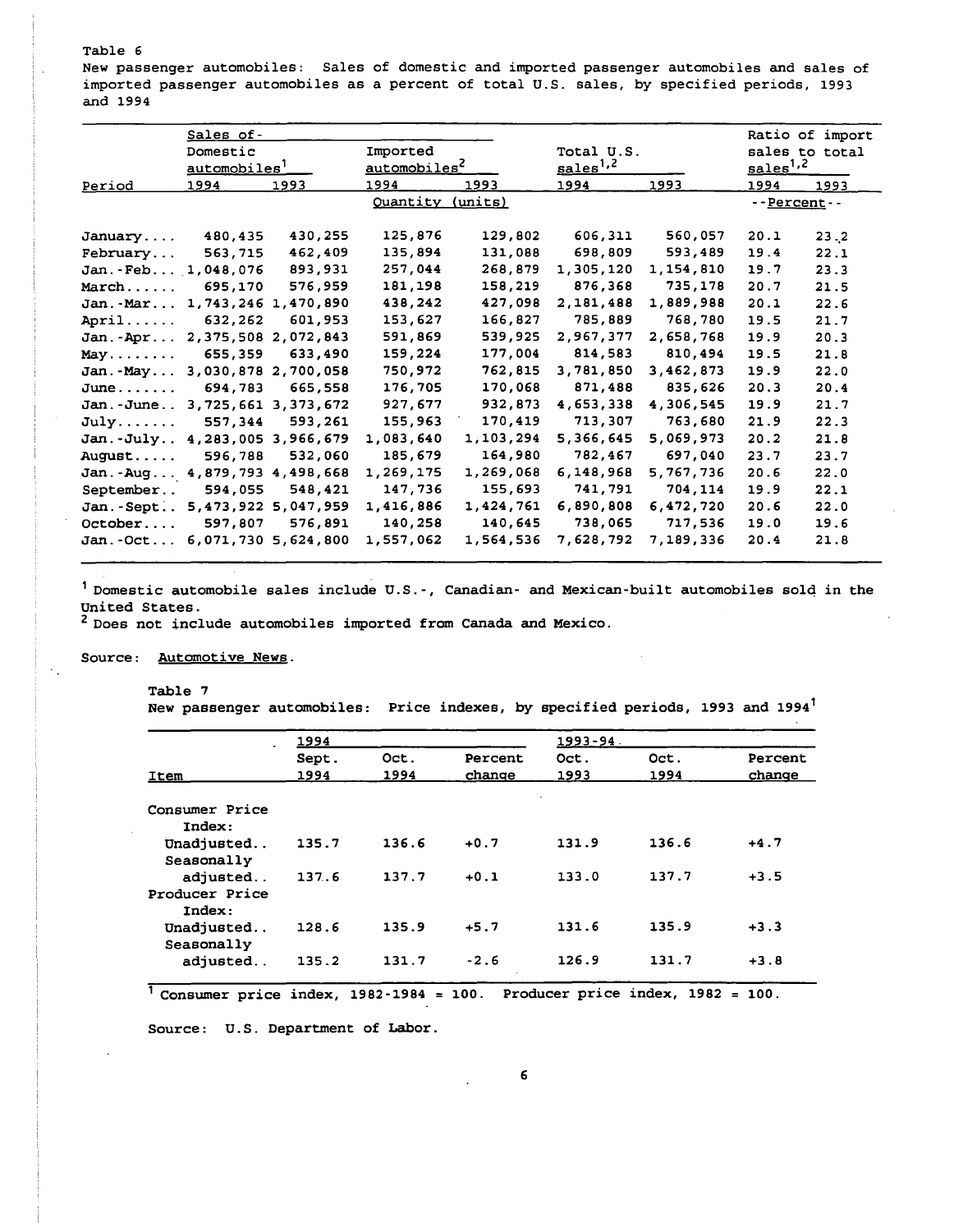New passenger automobiles: Retail price changes in the U.S. market during October 1994<sup>1</sup>

|                                                                                                                     | Retail price changes |
|---------------------------------------------------------------------------------------------------------------------|----------------------|
| Country source/make                                                                                                 | $Oct. 1994 (+ or -)$ |
|                                                                                                                     |                      |
| $\mathcal{O}(\mathcal{O}_\mathcal{O})$ , and the set of the set of the $\mathcal{O}_\mathcal{O}$<br>U.S. producers: |                      |
| General Motors                                                                                                      | No change.           |
| Ford                                                                                                                | No change.           |
| $Chrysler \ldots \ldots \ldots \ldots \ldots \ldots \ldots \ldots$                                                  | No change.           |
| Japanese producers:                                                                                                 |                      |
| Toyota Motors                                                                                                       | No change.           |
| Mazda                                                                                                               | No change.           |
| $\texttt{Honda} \dots \dots \dots \dots \dots \dots \dots \dots \dots \dots \dots$                                  | No change.           |
| Nissan                                                                                                              | No change.           |
| European producers:                                                                                                 |                      |
| Volkswagen                                                                                                          | No change.           |
|                                                                                                                     | No change.           |
|                                                                                                                     | No change.           |
| Porsche                                                                                                             | No change.           |
| Mercedes-Benz                                                                                                       | No change.           |
| Korean producer:                                                                                                    |                      |
| Hyundai                                                                                                             | No change.           |

Average retail price change for all models.

Source: Automotive News, October 1994.

7